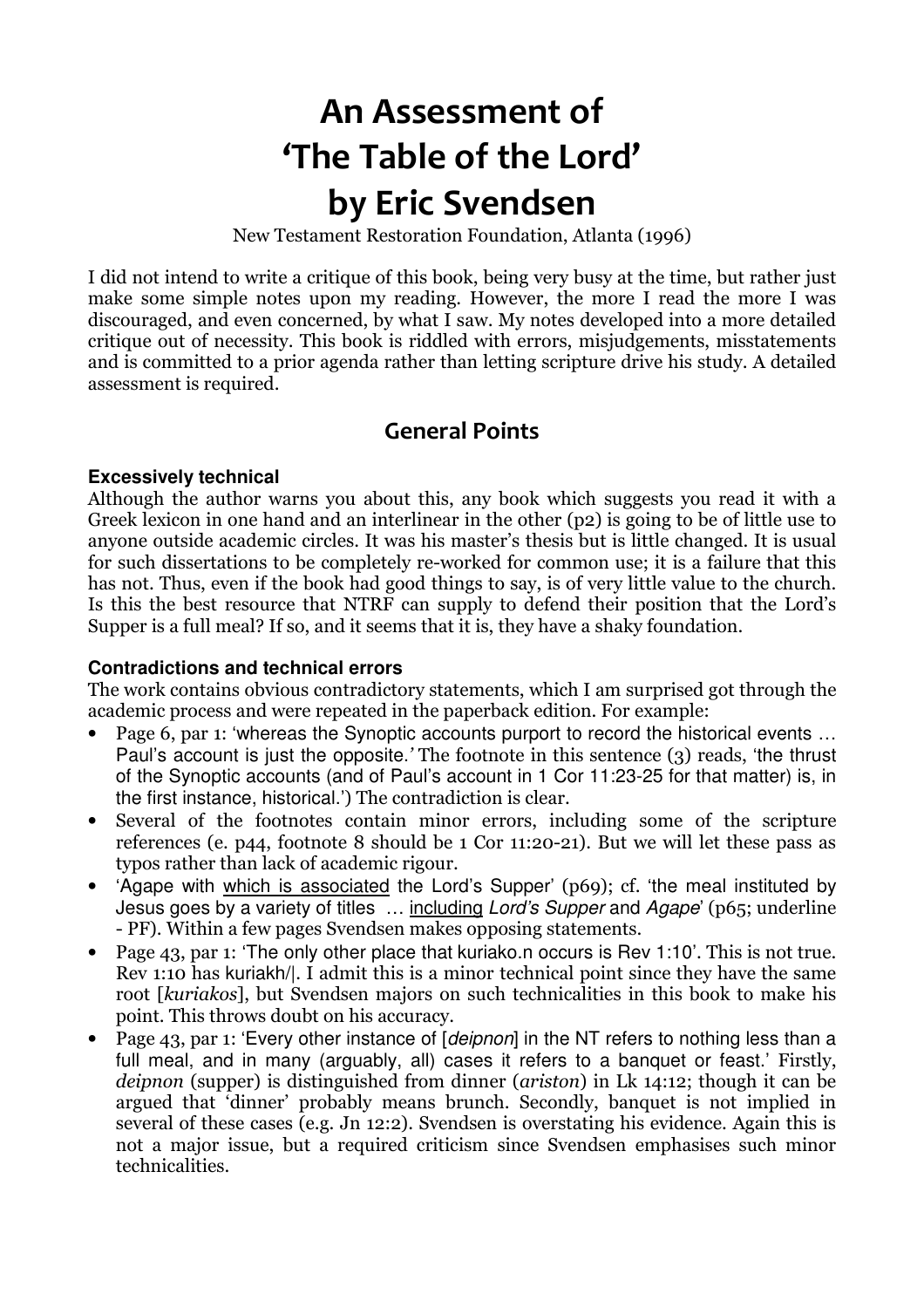• There are numerous typographical errors (such as 'On' instead of 'One', p94, par 1). However, I will not criticise this as it is excessively minor and a problem for all of us. However, it shows that there has been insufficient editorial control. Is that not a prerequisite for an admittedly technical book put into the public domain as a challenge to existing ideas?

With gaffes as obvious as this, how can we trust his conclusions on other matters?

## **Misrepresentation of sources**

For example, on page 147 Svendsen gives this quote from I Howard Marshall's, Last Supper & Lord's Supper, page 145:

The Lord's Supper in the New Testament is a meal. The appropriate setting for the sacrament is a table.

However, no such words are found on this page in this edition!

Indeed, Marshall adds, 'The precise relationship of the teaching, the church meal and the actual Breaking of bread is not clear and can well have varied. … the church followed the pattern laid down in the formula of institution. Somebody appointed for the purpose took a loaf of bread, gave thanks to God for it, presumably in a free prayer …. then broke it in pieces and distributed it to the congregation with the words that Jesus had first used at the Last Supper. The same ritual was then followed with the common cup of wine.' Marshall nowhere teaches that the Supper is actually the communal meal and contends for the traditional practice of a separate ritual. However, like me, he believes that a communal meal is a separate part of the church meeting.

## **Pointless discursive material**

Much of the text is given over to long passages of discussion and comparison of different academic views on this or that peripheral mater (such as the divisions in Corinth). While this is necessary to impress university examiners that you have done enough research, it has limited or no value to establish the central argument or edify believers. Arguing back and forth about pointless topics for 20 pages relegates the book to uselessness. Even a major conference speaker for NTRF has told me that he finds the book too highbrow for him to understand. What hope for ordinary folk?

# Specific errors

#### THE LOAF CREATES UNITY

The statement that, 'This one loaf of bread  $\ldots$  somehow creates unity within the body' (p31) et. al.) is an error that verges on blasphemy. It certainly smacks of sacramentalism. Svendsen has allowed his microscopic (myopic?) focus upon Greek technicalities to obscure orthodox doctrine. He has failed to see the wood for the trees. Unity amongst Christians is only ever found in Christ and is maintained by the Spirit of Christ. It is organic and spiritual. Nothing we do ever creates unity because unity already exists if we are in Christ. We can do something to promote or encourage unity, or can even damage practical (visible) unity, but we cannot create it. What Svendsen says here is worse; an inorganic element is said to 'create unity'. This dishonours Christ and is poor logic and exegesis, failing to understand Biblical doctrine or interpret the verse in the light of the greater context of scripture.

The one loaf merely represents or symbolises unity. When his sources confirm this symbolism, Svendsen states that symbolism does not go far enough (p32) and favours 'a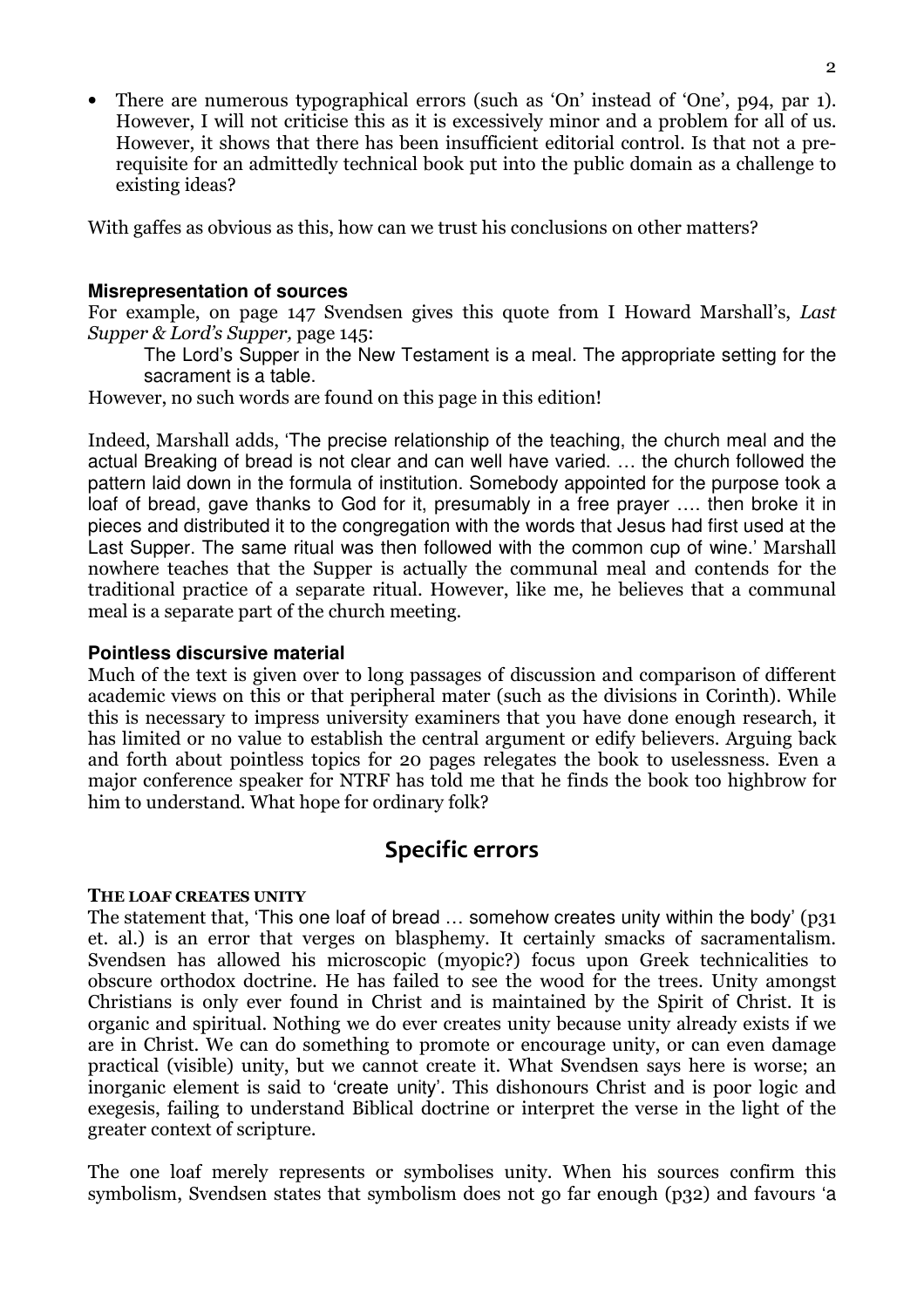metaphysical [i.e. spiritual] oneness' (p34). In his preface he states, 'Not only is it symbolic of the unity (singularity) of the gathered body of Christ, it is, in fact, a cause of unity. (p. iv; emphasis original).

In his assessments of early church writings he affirms that Hippolytus taught that although the Holy Spirit brought about unity, he did this through participation in the Eucharist (p39). Svendsen adds, 'For Hippolytus, unity is the goal of the Lord's Supper' (emph. original). He mentions Cyril of Alexandria as teaching a causal relationship between the bread and unity; and several other writers. If his interpretation of these writings is correct (which I dispute1) then this is all pure sacramentalism, which he endorses instead of condemning.<sup>2</sup>

The sharing of one loaf only creates a sense of visible unity, which is founded upon the spiritual unity in Christ; many commentators and theologians affirm this. However, Svendsen appears to be arguing for more than this and uses forceful statements, such as: 'When each local assembly gathers together to partake of the bread and the cup, the members are made one body' (p33 et. al.). Worse still, he parallels this supposed creation of unity with similar rituals in pagan groups (p34, par 1). However, the union of believers has nothing to do with earthly forms but is founded upon the baptism of the Spirit which united them with Christ (1 Cor 12:13). Earthly forms, even true sacraments, do not add or subtract from this organic and spiritual unity, but merely manifest the truth of it practically.

From this Svendsen goes even further, 'Anyone who thus joins himself with the participants of the feast becomes one with that religious body' (p34). Is he serious? Does a non-Christian who participates (wrongly) in the bread and wine become one with other believers and with Christ? How absurd! Svendsen appears to fall for the same kind of literalism of Dispensationalists, which is the cause of their many errors.

This is an extreme and sacramental idea, perhaps one could even say, a dangerous notion.

# Key Arguments

## **The Lord Supper is a meal**

He points out that deipnon (supper) always means a meal, thus the bread and wine, being merely two elements of any meal, cannot be the Lord's Supper on their own. The full communal meal (agape) is the deipnon.

But Svendsen misses the point, and clouds his reasoning (again) with concentration on technicalities. The Corinthian believers had a communal meal. Paul criticises the abuses of that meal where the rich ate their good food in advance or at the exclusion of the poor. This was the very opposite of the original purpose of the meal – for the rich to bless the poor. Paul commands corrections and brings the proper focus of the meal by explaining that the conclusion of the meal is the 'Lord's Supper'. This is called a feast, even though technically it is but two elements, because it is what the Lord: a) held up as the symbols of the New Covenant in his last supper (the meal is not this symbol); b) promised to partake it with the elect at the end of this world. Thus the bread and wine are special, distinguished from the

 $\ddot{\phantom{a}}$ 1 For instance his reference to Chrysostom does not support his thesis at all; neither does his reference to Cyril. His continual over-literal interpretation (to the point of being facile) makes the texts fit his thesis.

<sup>&</sup>lt;sup>2</sup> It is also odd that for support of his contentions Svendsen directs readers to many of the same church fathers that his colleagues refer to as destructive in their teachings on Biblical church, such as Cyprian, Cyril, Ignatius etc.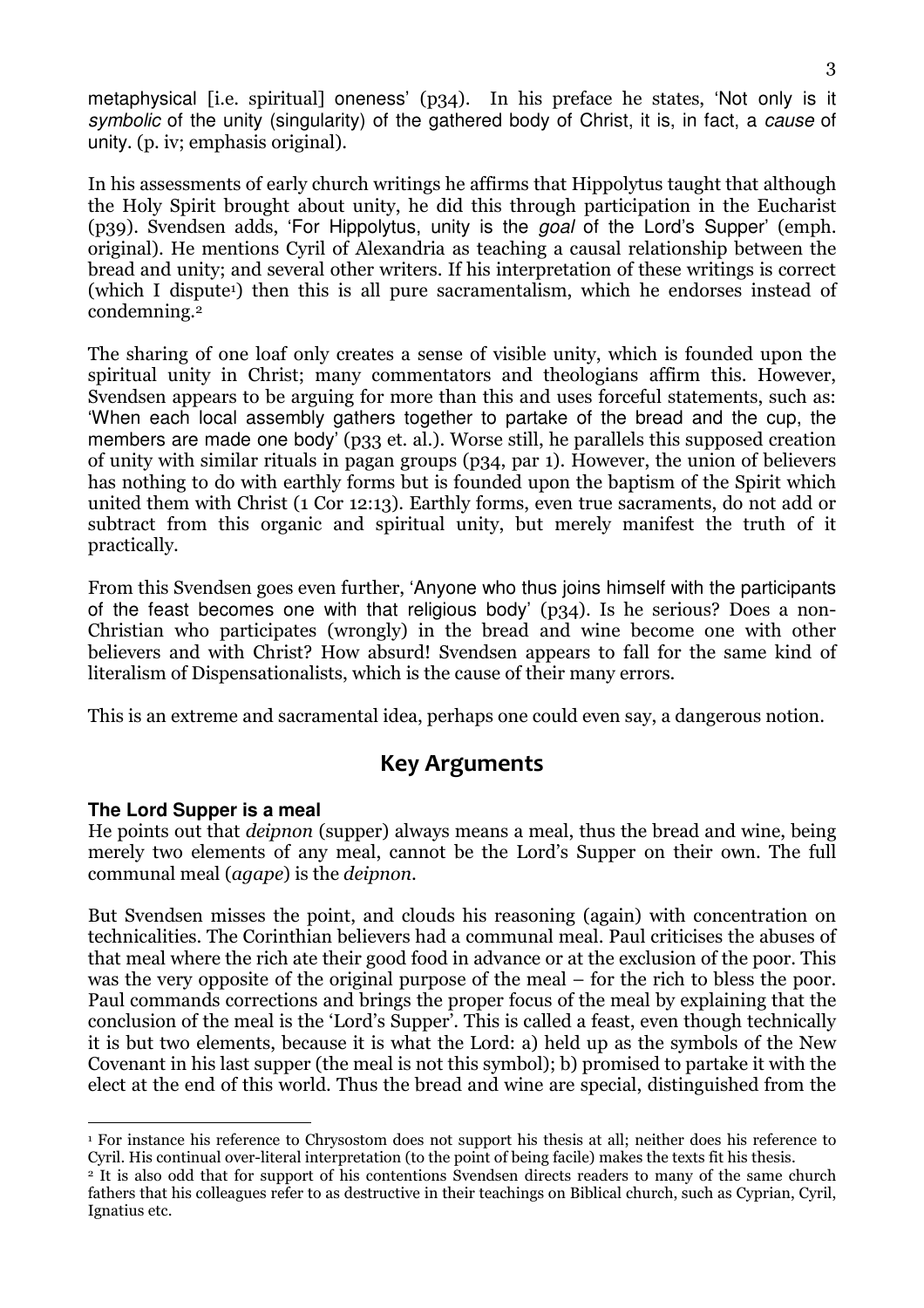meal and the elements that are particularly of the Lord. Paul repeatedly draws particular attention to these elements as the Supper in clear terms.

It is also important to note that partaking of the bread and wine represents a true communion with the risen Lord; thus Calvin's view of the Supper is to be preferred over against Zwingli's. Calvin affirmed that there is grace communicated in obedience to the memorial feast (though the elements do no change) while Zwingli saw it to be a symbolic act and nothing else. 'To sit down at the table of the kyrios [Lord] is to receive food from him and through it enter into communion with him.' [Dict. Of NT Theol. Ed Colin Brown, Zondervan; vol 2; p518.] The opposite of this is the communion (koinonos) with demons through partaking of ritual meals, which Paul warned about in 1 Cor 10:20-21. This spiritual communion is not associated with a communal meal, but with the bread and wine alone.

To suggest that the meal is the Lord's Supper is to claim that the full meal is a symbol of the New Covenant. Such erroneous teaching is found nowhere in scripture, nor in the early fathers, neither does it make typological sense; however, it has surfaced in various historical cults.

Throughout literary history the word 'meal', or even 'a banquet', has been used to describe many different forms of feeding. To a starving man a crust of bread and a cup of dirty water are a feast. To a couple in love meeting together after a long absence a glass of wine and some chocolates are a feast. To be invited to supper by an aristocrat would involve several courses, but the supper of a coal-miner may be fish and chips, or in the past, bread and dripping.

It is true that deipnon can mean a dinner or main meal of the day, but the lexicons also state that it can mean a symbolic, sacred, ritual meal. [E.g. Friberg.] It can also mean a simple meal as well as a banquet. [E.g. Louw-Nida.]

Deipnon was used to cover many different forms of Greek religious ritual, some consisting of a few sacred elements, while others were a full banquet and led to excess. Thus deipnon is capable of wide interpretation and is not restricted to a 'full' meal. In any case, groups that emphasise deipnon as a full meal or a banquet (such as Svendsen's NTRF) are usually those whose practice of the Supper as a meal hardly ever involves a banquet or even a 'full' meal. Instead, their practice is merely what Americans call 'pot-luck' – a buffet of bits and pieces brought by the members and shared' more like a picnic than a proper meal. Are they not being hypocritical in their insistence that the Supper is a 'full' meal when they do not have one themselves?

## Regarding 1 Cor 11:20-21,

Therefore when you come together in one place, it is not to eat the Lord's Supper. For in eating, each one takes his own supper ahead of *others;* and one is hungry and another is drunk.

Svendsen (and a small minority of commentators) see this a referring to the communal meal as the 'Lord's Supper'. Commentators explain this in a variety of ways, but the chief point is that Paul simply states the opposite; their meal was not the Lord's Supper. The point of gathering is to break bread first and foremost. 'When you come together it is to eat the Lord's Supper' would be the normal plan. But these Corinthians were abusing the communal meal and thus the point of them gathering was ruined from the start. When they ate the bread and wine they were under judgment for abusing fellowship, they were not eating the Lord's Supper, they were not participating in church as believers, but were being judged.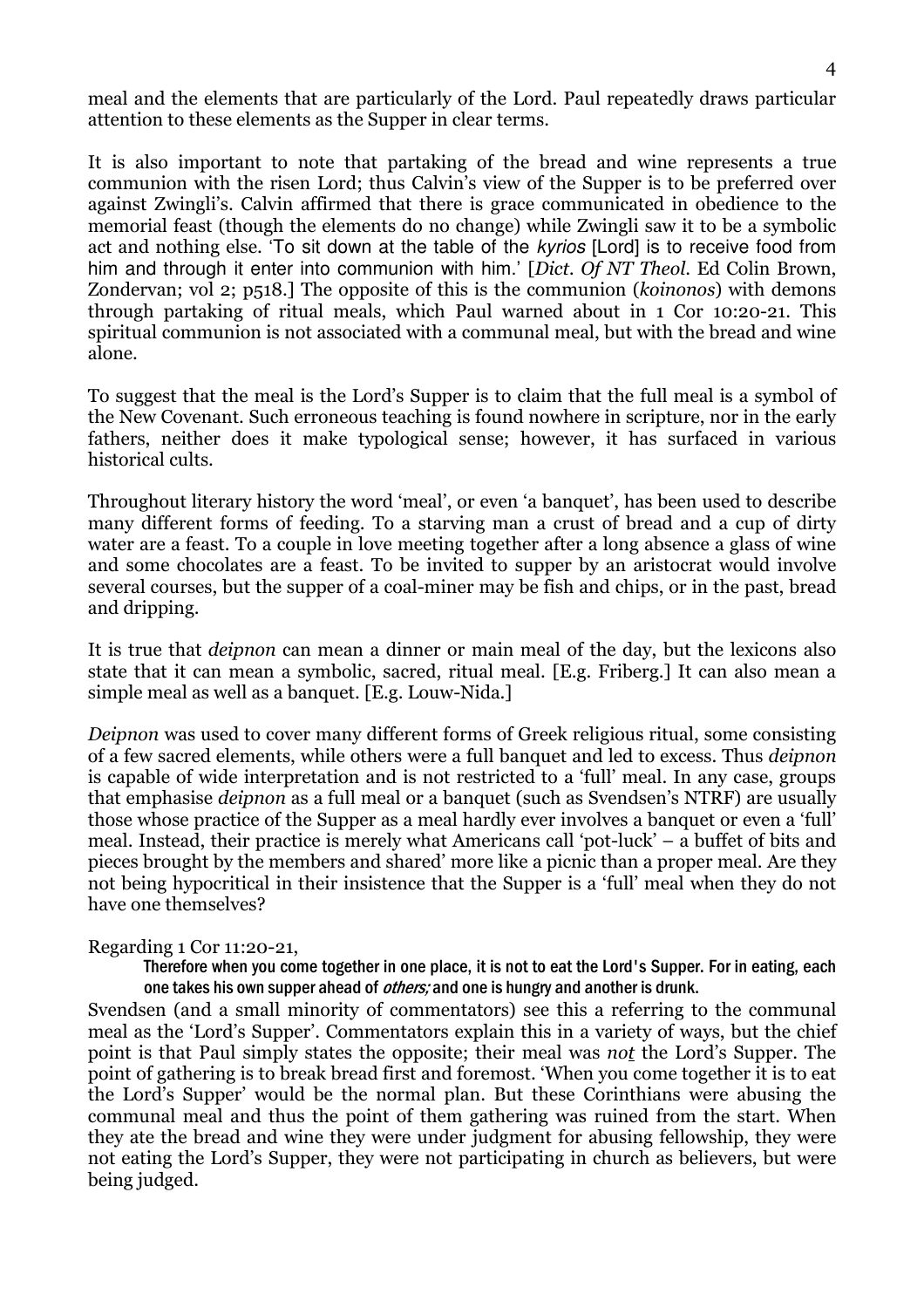It has to be said that if Svendsen is correct, then the vast majority of the best and most careful theologians, commentators, preachers and Greek scholars in evangelical churches (and most non-evangelicals) throughout history have got it wrong yet, Svendsen and his colleagues in NTRF have alone got it right. This is just ludicrous. It would mean that on the most important aspect of church life God was unable to guide the churches to get this right for 2,000 years until Svendsen came along. It would also mean that the heretical cults which also taught this (such as the Dunkers) were also right when orthodox believers were wrong.

## THE SEPARATION OF THE BREAD AND THE WINE

This does not need to developed here since Svendsen does not make a major separate point about this but mentions it in passing to establish that the church had a communal meal. I agree that the church should have a communal meal to support the poor and encourage koinonia, but not that this is the Supper, but the antecedent to it. For my refutation of the separation of the elements, see my paper, The Lord Supper, Part of a meal or not?

## THE SUPPER AS AGAPE AND THE MEAL AS THE LORD'S SUPPER

Page 65, par 1: 'The meal instituted by Jesus for his church goes by a variety of titles in the New Testament, including Lord's Supper and Agape.'

This is a bold statement since he has proved no such thing at all. He tries to argue that the meal is the Supper but comes to no certain conclusions (in fact the section has no conclusion) and only has a very few sources to support him in part. He even mentions several esteemed authorities that disagree with him, including scholars on 1 Corinthians (such as GD Fee, Frank C. Senn, FW Grosheide). The idea that the Supper is called an Agape in the NT would be dismissed by the vast majority of Bible scholars throughout history.

Neither do his references to the early fathers support his claim that the Supper became called the agape. Indeed many of the fathers made it plain that the agape was a separate but associated event. The Didache, Clement of Alexandria and Pliny's letter actually work against his argument by implying a separation of the Agape from the Supper or ignoring it altogether. Svendsen's case is speculative at best.

Svendsen also claims that Clement of Alexandria writes extensively about the Agape (p59). What he does not tell you is that most of these references to the word 'agape' actually refer to matters other than the love-feast. Agape appears in Clement in The Ante Nicene Fathers, vol. 2, AGES CD Rom, on the following pages:

- 1.  $462 5$  some, speaking with unbridled tongue, dare to apply the name *agape*, to pitiful supper.' No reference to a love-feast here.
- 2.  $462 1$  Dishonouring the good and saving work of the Word, the consecrated agape. No reference to a love-feast here.
- 3. 462 'Gatherings for the sake of mirth, and such entertainments as are called by ourselves, we name rightly suppers, dinners, and banquets, after the example of the Lord. But such entertainments the Lord has not called *agape*.' There is an oblique reference to a love-feast here, but it also distinguishes it from suppers, dinners and banquets; this is the opposite of what Svendsen wants to see. However, we will allow him this reference.
- 4. 462 'But love (agape) is in truth celestial food, the banquet of reason. "It beareth all things, endureth all things, hopeth all things. Love never faileth."' No reference to a love-feast here.
- 5.  $463 -$  For the supper is made for love, but the supper is not love (*agape*); only a proof of mutual and reciprocal kindly feeling.' No reference to a love-feast here.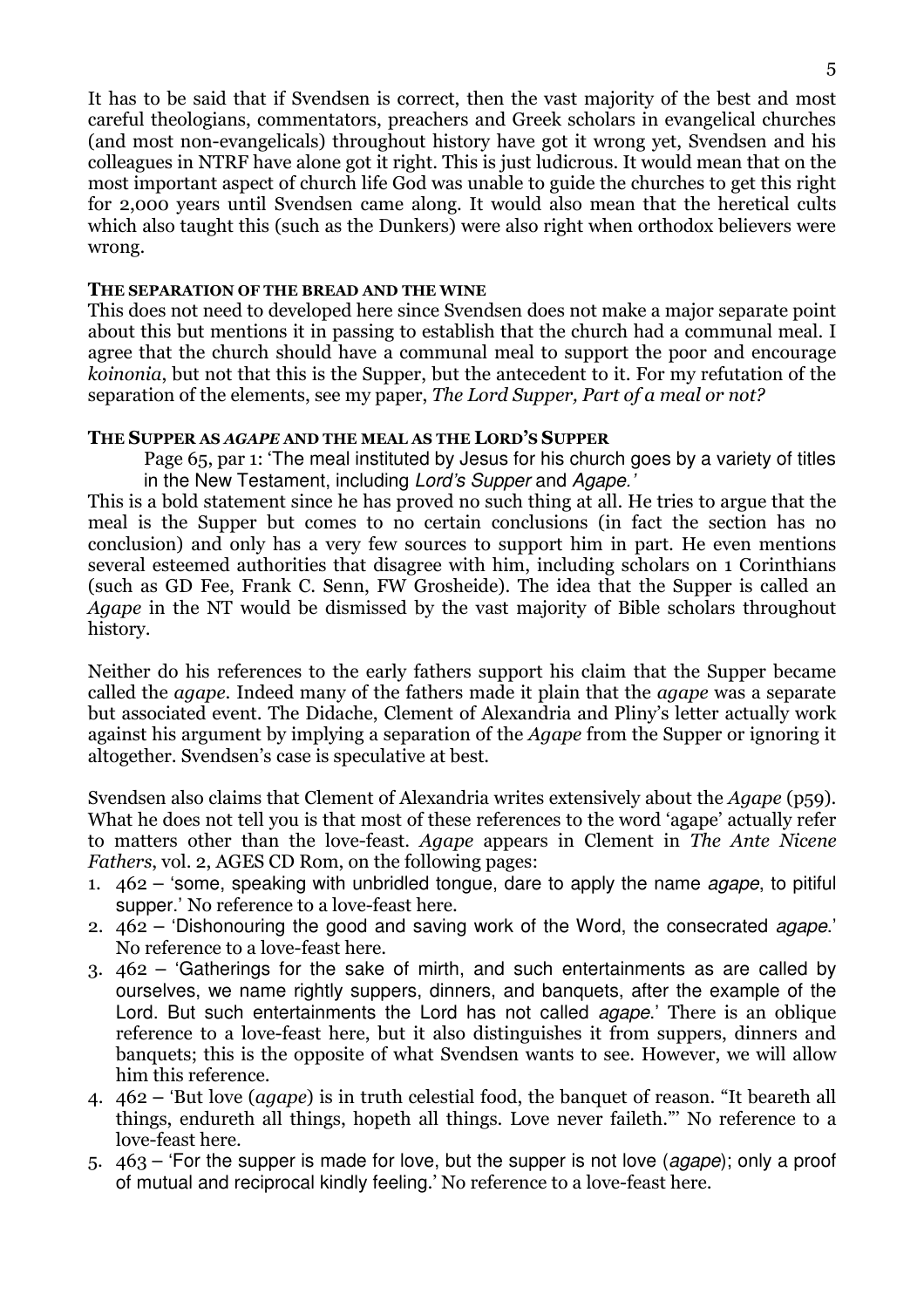- 6. 463 'Love (agape), then, is not a supper.' No reference to a love-feast here but another reference to the virtue. If it were it would deny Svendsen's point.
- 7. 463 'the Holy Spirit, by Isaiah, denounces as wretched, depriving them tacitly of the name of love (agape).' No reference to a love-feast here.
- 8. 465 'to raise our eyes aloft to what is true, to depend on that divine food above … For such is the *agape*, which, the food that comes from Christ shows that we ought to partake of.' No reference to a love-feast here.
- 9. 1123 'they eagerly embrace that convivial couch of honour in the Agape, falsely so called.' This has reference to a love-feast but denies that it is called Agape, thus working against Svendsen's argument.

Of nine references only two actually refer to the love-feast and neither really fit in with Svendsen's case. His claim about Clement is thus shown to be fallacious.

Svendsen does not mention other available authorities, such as:

Let no man do anything connected with the Church without the bishop. Let that be deemed a proper Eucharist, which is [administered] either by the bishop, or by one to whom he has entrusted it. … It is not lawful without the bishop either to baptise or to celebrate a love-feast.

The Epistle of Ignatius to the Smyrnaeans, chap. 8.

Ignatius was an Apostolic Father who died between 98-117; thus this is very early evidence and more important than later writers whose testimony is distant from the apostles and suspect (indeed some theologians have commented that Chrysostom was mistaken in what he says about the Agape). Here Ignatius makes a distinct separation between the Supper, now called the Eucharist ('thanksgiving'), and the love-feast (agape). This alone overturns Svendsen's support from the fathers.

## THE TERM 'BREAKING BREAD' = A MEAL, NOT JUST THE LORD'S SUPPER

Svendsen offers flimsy argumentation for this claim and though he supplies some support from writers, he also shows the opposing view from others. Historically, few commentators would agree with him. Greek scholar AT Robertson sums it up well:

To break bread (klasai arton). First aorist active infinitive of purpose of klaw. The language naturally bears the same meaning as in 2:42, the Eucharist or the Lord's Supper which usually followed the Agaph. See 1Co 10:16. The time came, when the Agape was no longer observed, perhaps because of the abuses noted in 1Co 11:20ff. [Robertson's Word Pictures on Acts 20:7; underline emph. PF]

Svendsen misses a crucial piece of evidence. The term 'breaking of bread' arose as a synonym for the Lord's Supper from the practice of Jesus, both at the Last Supper and on the Emmaus Road (Lk 24). After the Last Supper Jesus broke from the tradition of the Passover meal and broke bread then shared the cup in order to appoint a new ritual to celebrate the New Covenant. Paul repeats this in the formula given in 1 Cor 11. However, the story of Jesus' post-resurrection appearance to two disciples highlights the significance of Jesus being made known only when he broke bread ('Now it came to pass, as He sat at the table with them, that He took bread, blessed and broke *it*, and gave it to them. Then their eyes were opened and they knew Him'; v30-31). It is Luke himself who emphasises this, the same author who mostly uses the phrase, 'breaking bread'. It is in the blessing and breaking of the bread, before any other food was eaten, that Jesus was made known. It should come as no surprise, then, that the term is often used to refer to the Supper, and not just to any main meal.

In the same way Luke's colleague and teacher, Paul, uses the term only in connection with teaching on the Supper (1 Cor 10:16).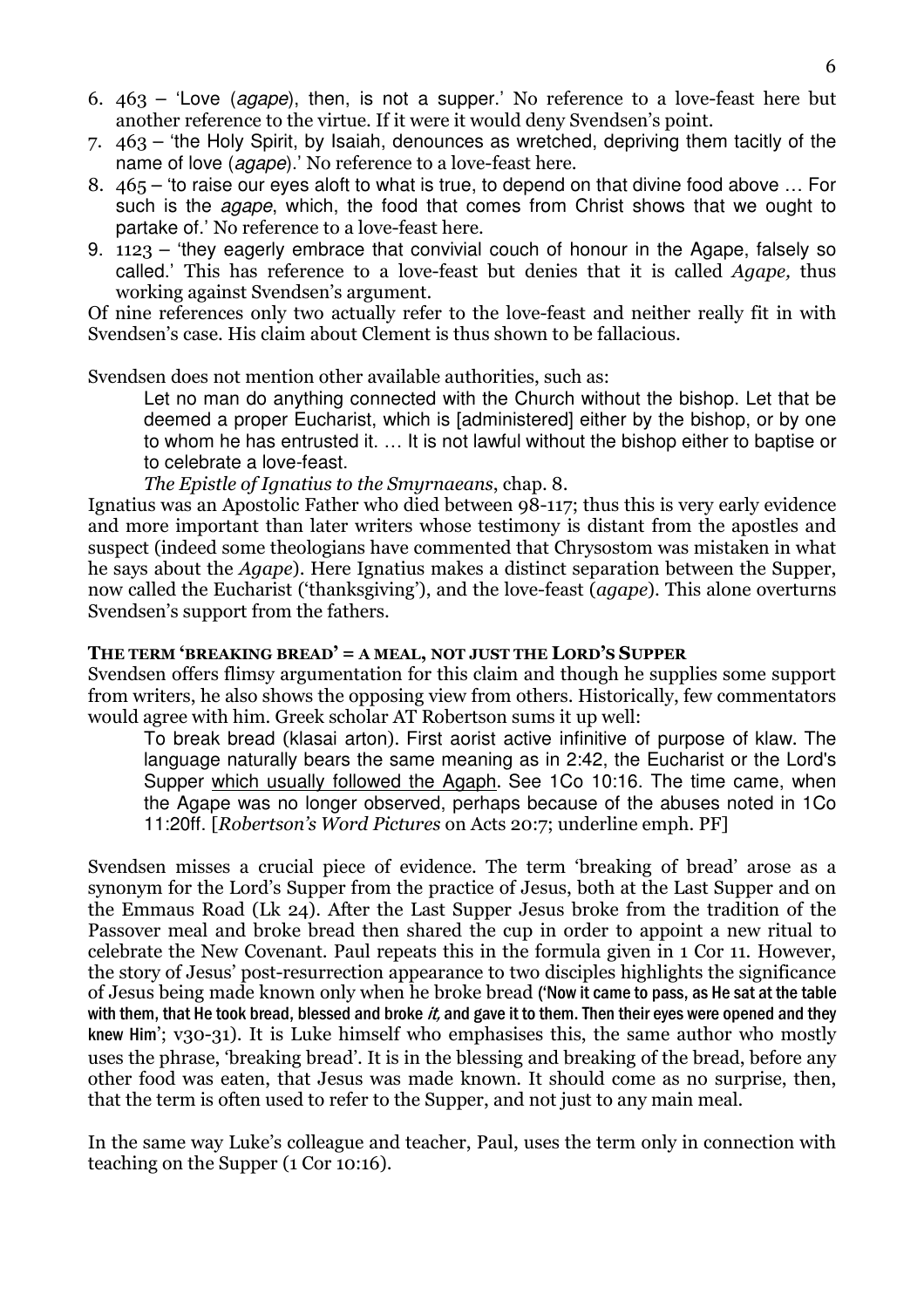#### DENIAL OF PAUL'S REVELATION OF CHRIST

This is a serious matter since it devalues Paul's apostolic ministry and denies clear statements in scripture. Svendsen argues that this is merely an aphorism meaning that Paul adopted existing Christian tradition (p76).

Gal 1:11-12 clearly states:

But I make known to you, brethren, that the gospel which was preached by me is not according to man. For I neither received it from man, nor was I taught *it*, but *it came* through the revelation of Jesus Christ.

Paul expressly affirms that he did not receive his Gospel theology (which included the doctrine of the Supper, as stated in 1 Cor 11:23) from men. It was received (the word can mean learned from others or received in the mind directly) through the revelation (apokalupsis) of Christ to him. The whole point of genuine apostolic ministry was that men were gifted and sent out by the Lord to preach the Gospel, train saints, teach men and write scripture. They were personally chosen from birth, commissioned and then inspired as prophets. This is further affirmed in Gal 1:15-16,

But when it pleased God, who separated me from my mother's womb and called *me* through His grace, to reveal His Son in me, that I might preach Him among the Gentiles, I did not immediately confer with flesh and blood.

It was God that revealed Christ in him, directly, because he was called.

To negate this and relegate it to mean merely adopting accepted traditions is a serious error. Paul even stresses that he did not discuss this with other apostles until much later (Gal 1:16-17).

#### DISCOURAGEMENT TO VIEW THE SUPPER AS LOOKING BACK TO THE CROSS, BUT RATHER A LOOKING FORWARD TO THE MESSIANIC BANQUET.

A full discussion of this could occupy many pages, and I refer the reader to my aforementioned paper. Here it will simply state some concise points.

Paul makes a clear statement that the purpose of the Lord's Supper is a proclamation of Jesus' death, 'For as often as you eat this bread and drink this cup, you proclaim the Lord's death till He comes' (1 Cor 11:26). This is as clear as it gets; the Supper is about the cross – first and foremost. 'Proclaim' = katagge, llw (kataggello), means to declare, preach, announce, promulgate, make known, proclaim, publish, portray. The Supper announces and makes known the value of the atonement of Christ. The focus of the Supper is not our enjoyment of a future feast but the cross of Christ.

Paul states that we are to remember that Christ was given (we cannot argue about the word 'broken' here) for us in death, 'and when He had given thanks, He broke it and said, "Take, eat; this is My body which is broken for you; do this in remembrance of Me."' (1 Cor 11:24). The symbolism of the bread is the body of Christ given up in death for us – not initially a pre-figurement of a future banquet. Paul then tells us to remember Christ's death in our participation of the bread.

He also plainly says that we are to remember, in the Supper, that Jesus shed his blood for us, 'In the same manner He also took the cup after supper, saying, "This cup is the new covenant in My blood. This do, as often as you drink *it*, in remembrance of Me."'  $(1 \text{ Cor } 11:25)$ . The symbolism of the wine (cup) is the blood of Christ shed for sinners, not a festal banquet. Paul then says that Jesus himself commanded that we remember this as being the establishment of the New Covenant.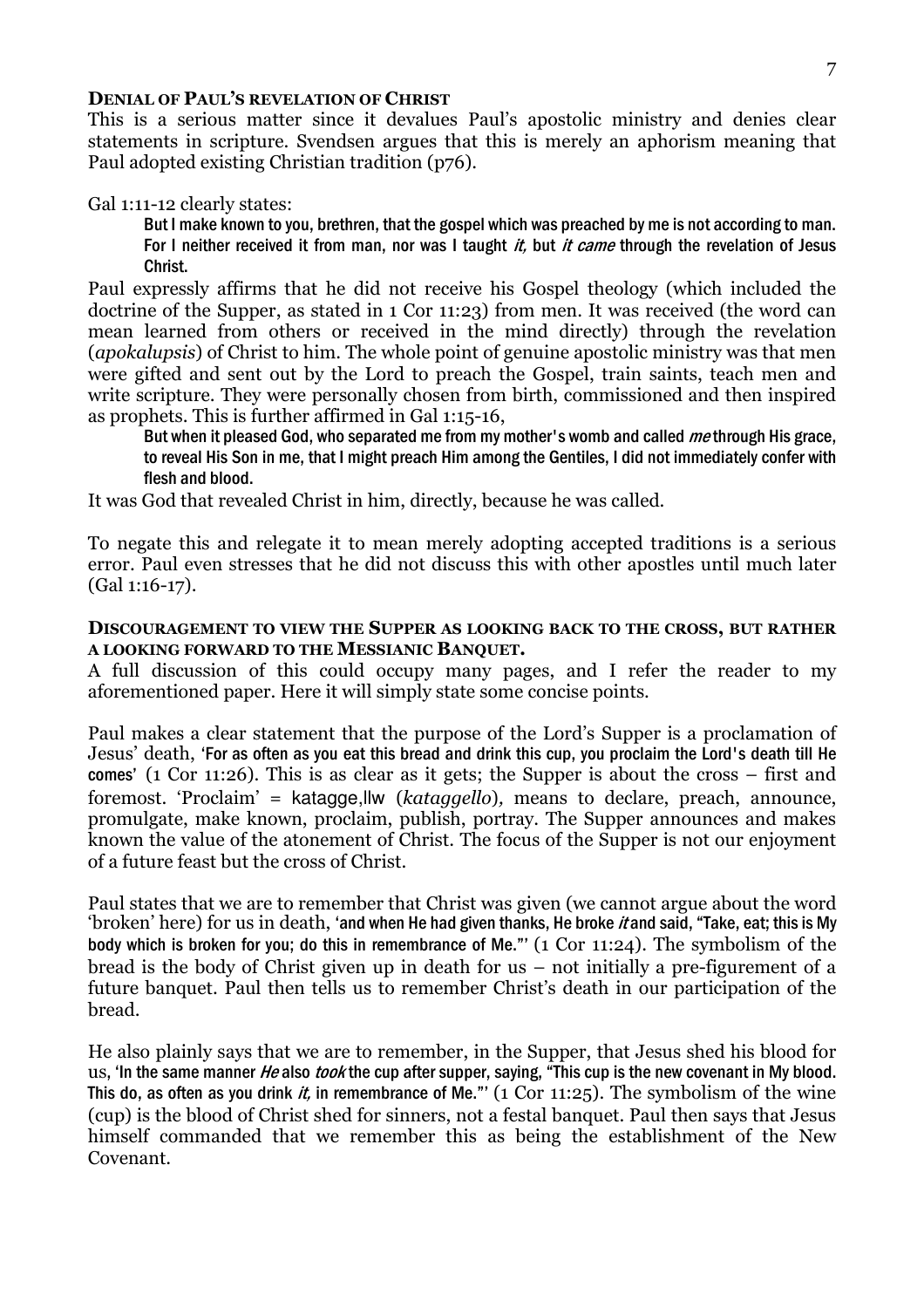Without any shadow of doubt, the Supper is pre-eminently a remembrance or memorial of the cross of Christ and not an anticipation of the Messianic Feast (though this may have a subsidiary value). Arguments based upon speculation of what passages in the synoptics may or may not mean do not override plain apostolic teaching given didactically. We start with what is clear and then work back to what is unclear. Svendsen makes a basic mistake in interpretative method. Paul's teaching is the earliest writing on the subject, thus making it of even more importance; it is also unlikely that his beloved colleague, Luke, would alter that meaning in his later Gospel.

The Lord's Supper is the central ritual celebrating the New Covenant, and the focus of the New Covenant is the act that established it – the cross. Without Christ's atonement there would be no New Covenant. The completion of the church is at the end of the age when the last elect person has been converted, then all believers are changed at the return of Christ. After this, the Messianic Banquet occurs. Is this the central focus of the church or of the New Covenant? No it isn't. It isn't even the central matter of the events occurring at the end, which include the Lord's return, the final judgment, the restoration of the earth, the establishment of heaven upon the earth, the coronation of Christ's existing kingship and the sentencing of the wicked and demons to hell. To centre upon the feast instead of Christ's atonement, resurrection, ascension and present kingship (the latter are included in the ramifications of the atonement) is utterly foolish.

Virtually the whole evangelical church throughout history, and even many non-evangelical groups that call themselves Christian, have insisted that the Supper, while having some element of being forward-looking, is essentially backward-looking; a remembrance of Christ's death. Svendsen's position is not only unproven from scripture, but is also novel and without foundation.

The idea that anamnesis ('remembrance') means that we are to remind the Lord in the Supper that he has not yet fulfilled his promise to bring about the Messianic Banquet is also novel and without foundation. In establishing his argument for this meaning Svendsen has to resort to obscure technicalities that are themselves arguable. He also leans on rabbinic meanings that are opposed to clear scriptural meanings (e.g. regarding the Passover, which is a looking back not forward, as emphasised in many Psalms and prophetic writings as well as Moses' works). I will not waste time refuting all these; needless to say that no evangelical theologian of repute in history has agreed with him [a few modern more liberal scholars offer some support]. Apart from 'remembrance' being the clear meaning of reading the text without an agenda, Greek scholars state that 1 Cor 11:24-25 means, memorial, remembrance, means of remembrance, recollection or reminder in terms of reminding us [e.g. Bauer, Friberg, UBS Greek Dict., Thayer, Louw-Nida etc.]. Finally, if Paul states that the Supper teaches and preaches the death of Christ, how can that fit in with reminding God that he has not yet established the Messianic Banquet? Svendsen is hopelessly confused here and fails to prove his isolated view. If he were right, the entire historical church has misunderstood the central theological import of the Supper and reason for gathering – until he came along that is.

Some of his statements verge on blasphemy again. When he says, 'By repeatedly partaking of the Supper … we are 'reminding' Christ of our plight that we are still without a host at our banquet' (p121), he misses the whole point of the Supper and denies his own argument earlier in his book. The Supper is a celebration of our union with Christ together and he is really present in the meal, but by his Spirit. We are not without a host at all, the Lord is with us: 'For where two or three are gathered together in My name, I am there in the midst of them' (Matt 18:20).